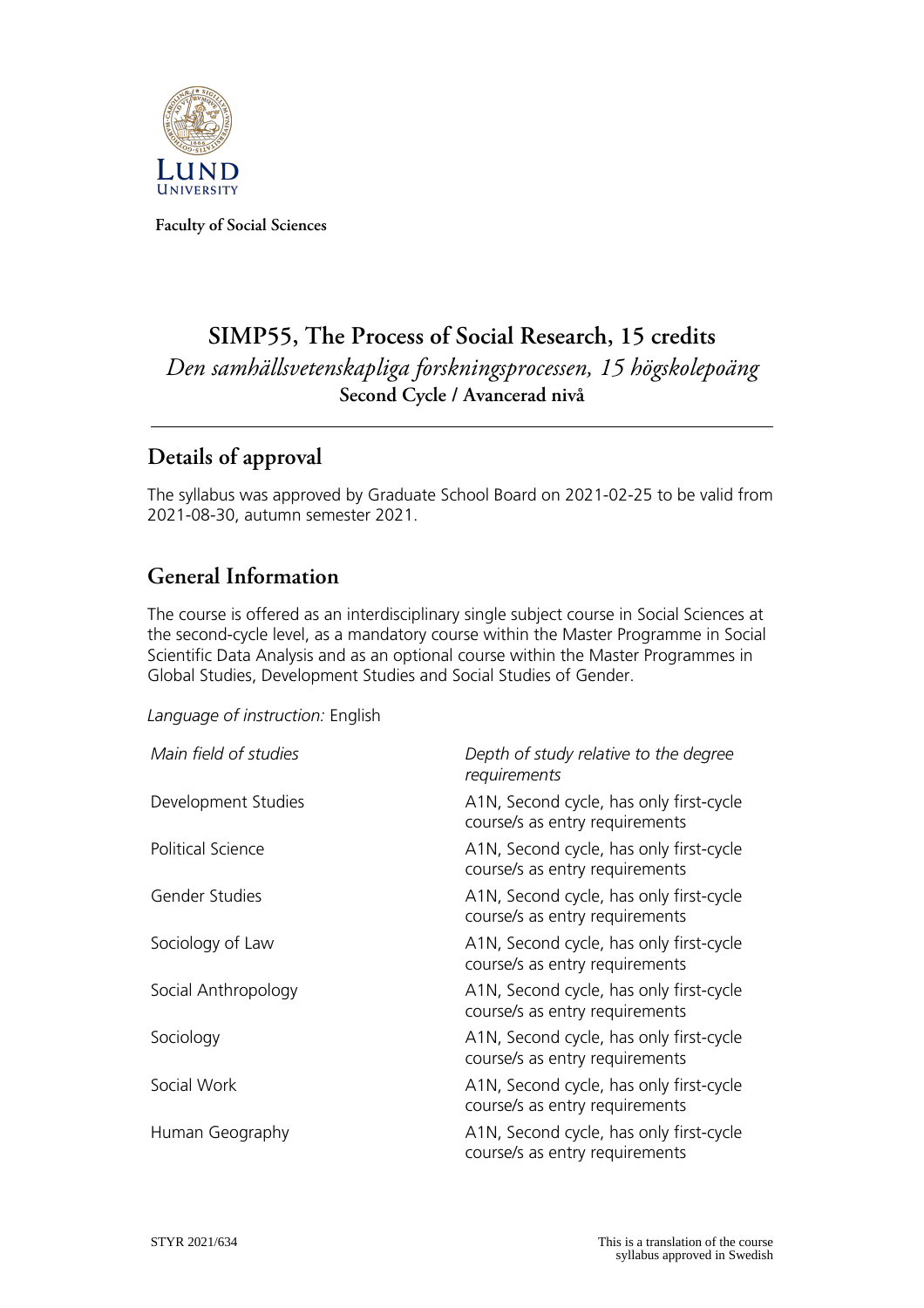### **Learning outcomes**

Upon completion of the course, the student shall be able to:

#### **Knowledge and understanding**

- demonstrate knowledge and understanding the steps of the social scientific research process and how they are integrated;
- demonstrate knowledge and understanding of the definitions of key concepts within social scientific research, to especially include: theory, methods, and methodology;
- demonstrate knowledge and understanding of the connection between theory and empirical data, in particular the concepts of induction, deduction, abduction, and retroduction;
- demonstrate knowledge and understanding of the roles of publication and communication of research results;
- demonstrate knowledge and understanding of how research projects are applied for, budgeted, and practically managed in academic and non-academic settings.

#### **Competence and skills**

- independently and with proficiency, demonstrate the ability to operationalise diverse theoretical concepts;
- independently and with proficiency, demonstrate the ability to design a variety of social scientific research projects;
- both independently and as part of a group, demonstrate the ability to write a convincing social scientific research proposal;
- independently and with proficiency, demonstrate the ability to provide constructive critique to other students' social scientific research proposals through peer review;
- demonstrate the ability to design a convincing mixed-methods research project;
- independently and with proficiency, demonstrate the ability to be able to conceptualise and plan how to locate, obtain, or gather relevant data in relation to a given research problem.

#### **Judgement and approach**

- independently and critically reflect on methodological debates about research paradigms;
- independently and critically reflect on and respond to the ethical issues involved in a given research project;
- independently and critically apply knowledge about diverse social scientific paradigms in order to enhance understanding of and planning of scientific research.

### **Course content**

This course aims to teach the student about the overall research process and social scientific research design. It begins by grounding the student with a common language and the key concepts that are used in social scientific research. The student learns about the logic of research itself, including applied theory of science, research designs (including mixed-methods designs), and gains practice in designing contrasting research proposals.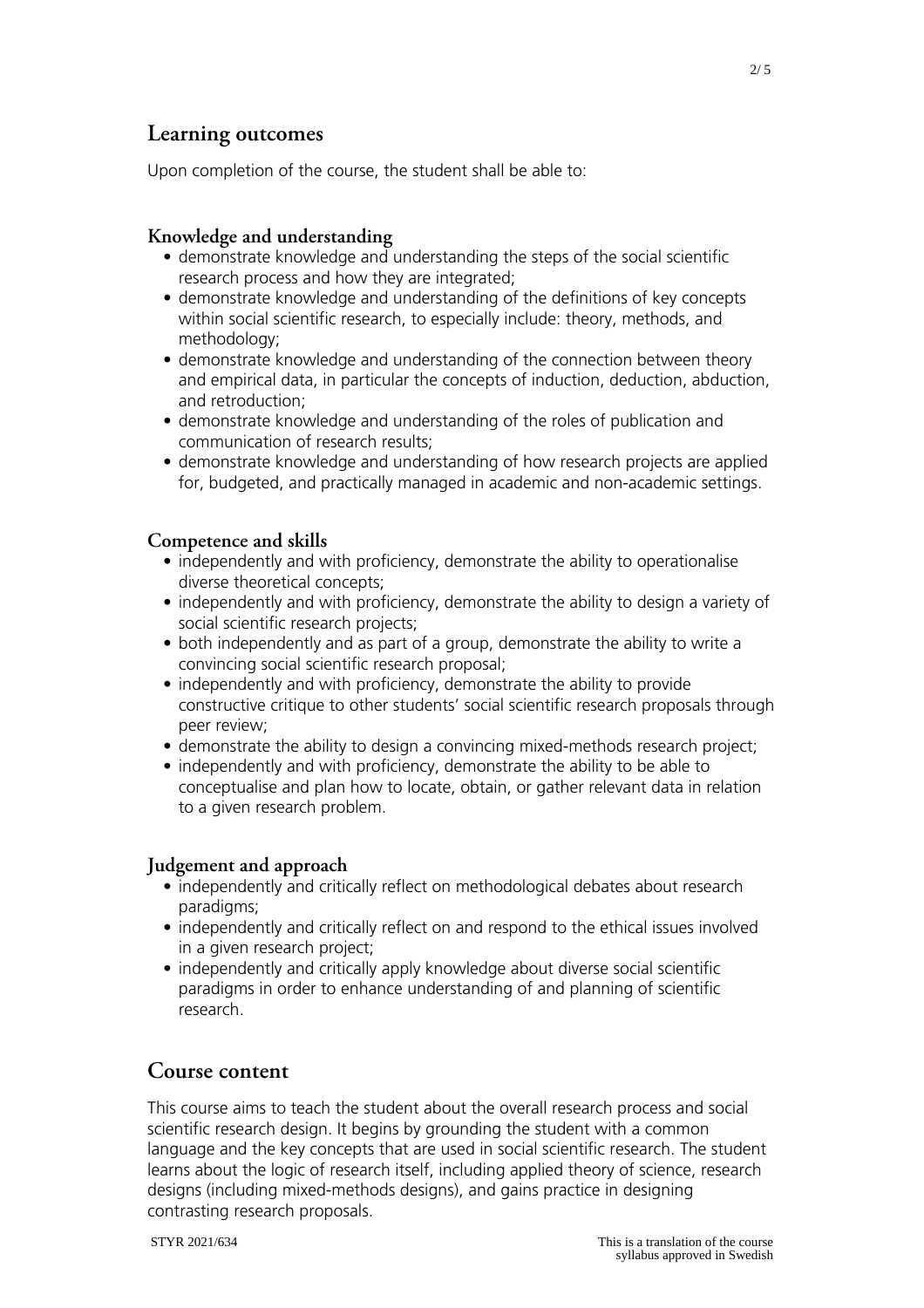This course also introduces discipline-specific theory of science, paradigms, research design, and data. Students also learn about research management, publication and communication, peer review, and ethics.

# **Course design**

The teaching consists of lectures, seminars, and workshops. The course is teachingintensive and requires a high degree of participation.

Unless there are valid reasons to the contrary, compulsory participation is required in seminars. Students who have been unable to participate due to circumstances such as accidents or sudden illness will be offered the opportunity to compensate for or retake compulsory components. This also applies to students who have been absent because of duties as an elected student representative.

### **Assessment**

The assessment of the course consists of written assignments in the form of three research proposals ( one qualitative, one quantitative, and one mixed methods proposals) as well as critiques of other students' research proposals.

The course includes opportunities for assessment at a first examination, a re-sit close to the first examination and a second re-sit for courses that have ended during that school year. Two further re-examinations on the same course content are offered within a year of the end of the course. After this, further reexamination opportunities are offered but in accordance with the current course syllabus.

The examiner, in consultation with Disability Support Services, may deviate from the regular form of examination in order to provide a permanently disabled student with a form of examination equivalent to that of a student without a disability.

*Subcourses that are part of this course can be found in an appendix at the end of this document.*

### **Grades**

Marking scale: Fail, E, D, C, B, A.

The grade for a non-passing result is Fail. The student's performance is assessed with reference to the learning outcomes of the course. For the grade of E the student must show acceptable results. For the grade of D the student must show satisfactory results. For the grade of C the student must show good results. For the grade of B the student must show very good results. For the grade of A the student must show excellent results. For the grade of Fail the student must have shown unacceptable results.

The grade for the entire course consists of the average grade of all assessed assignments. For a grade of Pass on the entire course, the student must have been awarded at least E on all assessments for which the grading scale A–E+Fail applies, and the grade of Pass on all assessments for which the grading scale Pass – Fail applies.

At the start of the course, students are informed about the learning outcomes stated in the syllabus and about the grading scale and how it is applied on the course.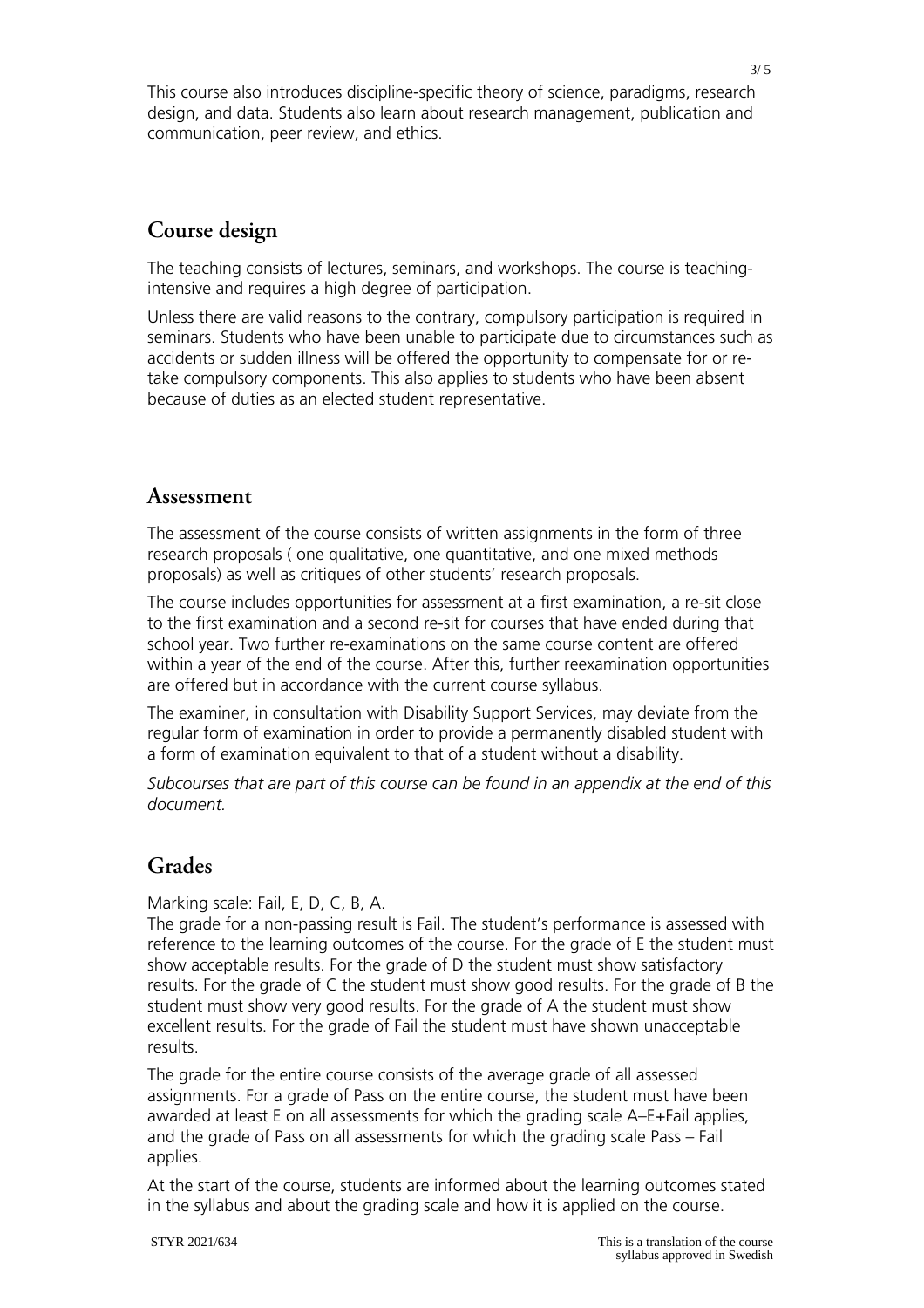### **Entry requirements**

To be eligible for the course students must have a Bachelor's degree with a major (i.e. at least 90 ECTS credits) in Development Studies, Gender Studies, Human Geography, Political Science, Social Anthropology, Social Work, Sociology or Sociology of Law, or the equivalent.

Oral and written proficiency in English equivalent to English 6/B (advanced) from Swedish upper secondary school is a requirement. International qualifications will be assessed in accordance with national guidelines.

## **Further information**

The course cannot be included in a degree together with the course SIMM51 *The Social Scientific Research Design and Process*, 15 credits.